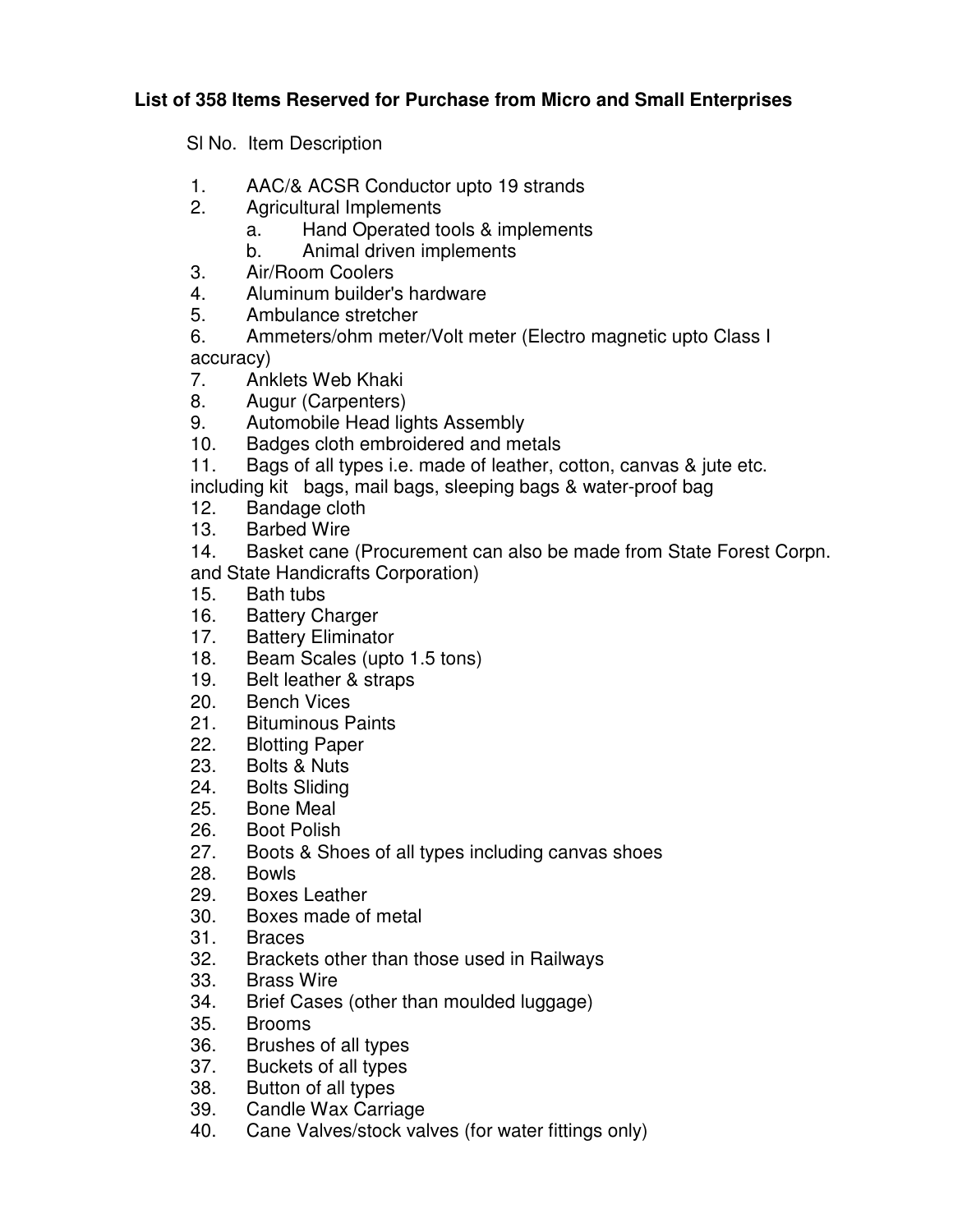- 41. Cans metallic (for milk & measuring)
- 42. Canvas Products :
	- a. Water Proof Deliver, Bags to spec. No. IS 1422/70
	- b. Bonnet Covers & Radiators Muff. to spec. Drg. Lv 7/NSN/IA/130295
- 43. Capes Cotton & Woollen
- 44. Capes Waterproof
- 45. Castor Oil
- 46. Ceiling roses upto 15 amps
- 47. Centrifugal steel plate blowers
- 48. Centrifugal Pumps suction & delivery 150 mm. x 150 mm
- 49. Chaff Cutter Blade
- 50. Chains lashing
- 51. Chappals and sandals
- 52. Chamois Leather
- 53. Chokes for light fitting
- 54. Chrome Tanned leather (Semi-finished Buffalo & Cow)
- 55. Circlips
- 56. Claw Bars and Wires
- 57. Cleaning Powder
- 58. Clinical Thermometers
- 59. Cloth Covers
- 60. Cloth Jaconet
- 61. Cloth Sponge
- 62. Coir fibre and Coir yarn
- 63. Coir mattress cushions and matting
- 64. Coir Rope hawserlaid
- 65. Community Radio Receivers
- 66. Conduit pipes
- 67. Copper nail
- 68. Copper Napthenate
- 69. Copper sulphate
- 70. Cord Twine Maker
- 71. Cordage Others
- 72. Corrugated Paper Board & Boxes
- 73. Cotton Absorbent
- 74. Cotton Belts
- 75. Cotton Carriers
- 76. Cotton Cases
- 77. Cotton Cord Twine
- 78. Cotton Hosiery
- 79. Cotton Packs
- 80. Cotton Pouches
- 81. Cotton Ropes
- 82. Cotton Singlets
- 83. Cotton Sling
- 84. Cotton Straps
- 85. Cotton tapes and laces
- 86. Cotton Wool (Non absorbent)
- 87. Crates Wooden & plastic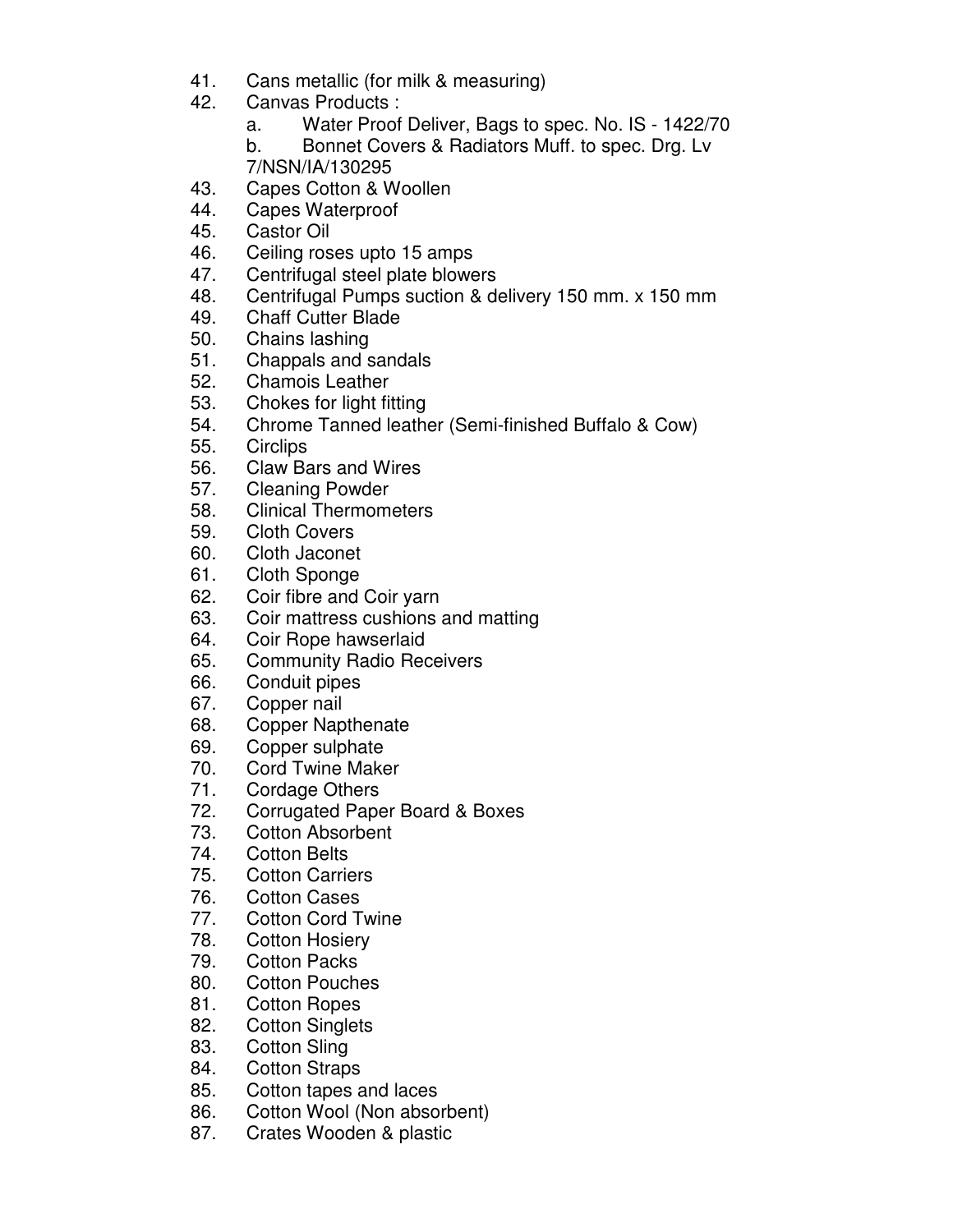- 88. (a) Crucibles upto No. 200
	- (b) Crucibles Graphite upto No. 500
	- (c) Other Crucibles upto 30 kgs.
- 89. Cumblies & blankets
- 90. Curtains mosquito
- 91. Cutters
- 92. Dibutyl phthalate
- 93. Diesel engines upto 15 H.P
- 94. Dimethyl Phthalate
- 95. Disinfectant Fluids
- 96. Distribution Board upto 15 amps
- 97. Domestic Electric appliances as per BIS Specifications :-

- Toaster Electric, Elect. Iron, Hot Plates, Elect. Mixer, Grinders Room heaters & convectors and ovens

98. Domestic (House Wiring) P.V.C. Cables and Wires (Aluminum) Conforming to the prescribed BIS Specifications and upto 10.00 mm sq. nominal cross section

- 99. Drawing & Mathematical Instruments
- 100. Drums & Barrels
- 101. Dust Bins
- 102. Dust Shield leather
- 103. Dusters Cotton all types except the items required in Khadi
- 104. Dyes :
	- a. Azo Dyes (Direct & Acid)
	- b. Basic Dyes
- 105. Electric Call bells/buzzers/door bells
- 106. Electric Soldering Iron

107. Electric Transmission Line Hardware items like steel cross bars, cross

arms clamps arching horn, brackets, etc

- 108. Electronic door bell
- 109. Emergency Light (Rechargeable type)
- 110. Enamel Wares & Enamel Utensils
- 111. Equipment camouflage Bamboo support
- 112. Exhaust Muffler
- 113. Expanded Metal
- 114. Eyelets
- 115. Film Polythene including wide width film
- 116. Film spools & cans
- 117. Fire Extinguishers (wall type)
- 118. Foot Powder
- 119. French polish
- 120. Funnels
- 121. Fuse Cut outs
- 122. Fuse Unit
- 123. Garments (excluding supply from Indian Ordnance Factories)
- 124. Gas mantels
- 125. Gauze cloth
- 126. Gauze surgical all types
- 127. Ghamellas (Tasllas)
- 128. Glass Ampules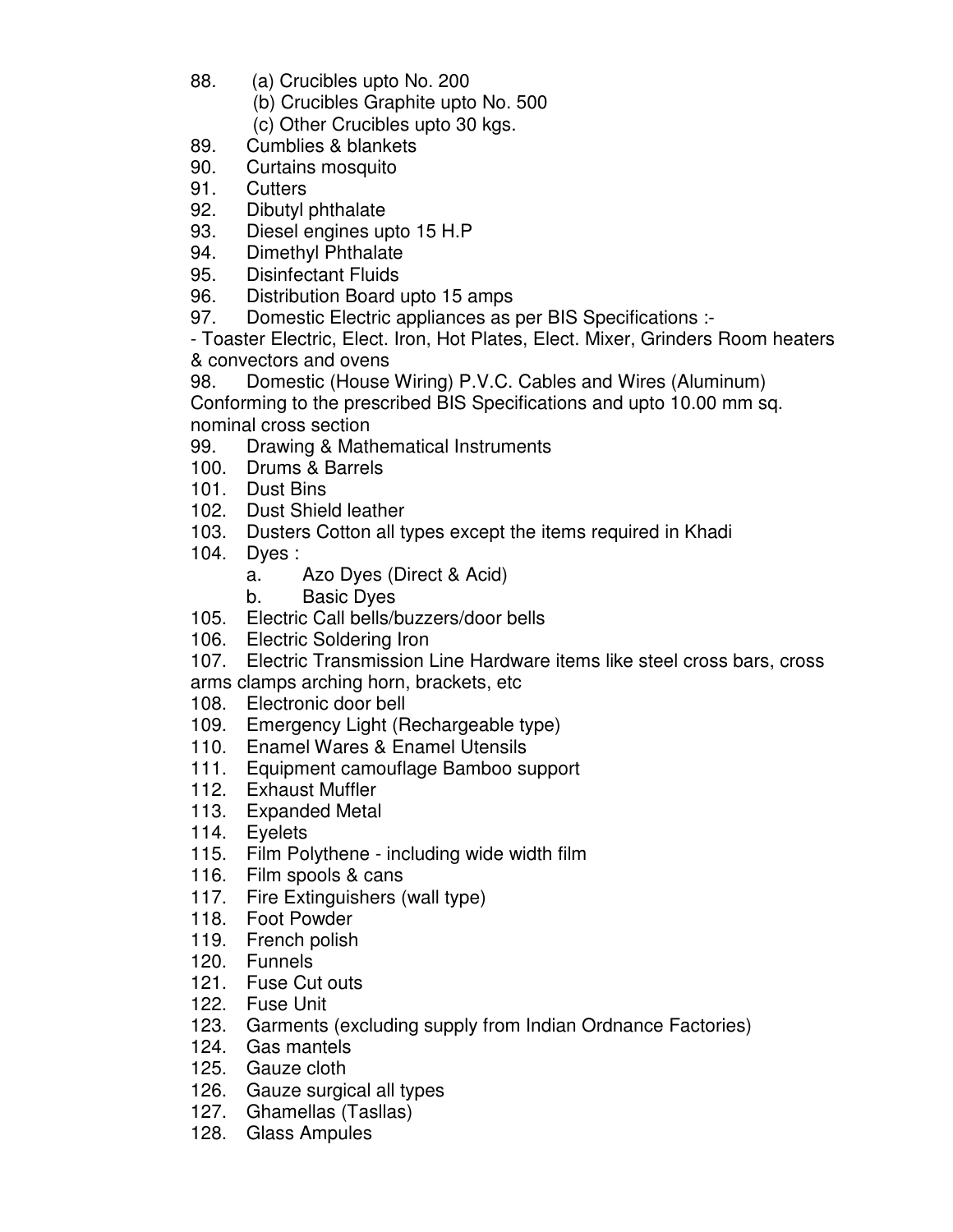- 129. Glass & Pressed Wares
- 130. Glue
- 131. Grease Nipples & Grease guns
- 132. Gun cases
- 133. Gun Metal Bushes
- 134. Gumtape
- 135. Hand drawn carts of all types
- 136. Hand gloves of all types
- 137. Hand Lamps Railways
- 138. Hand numbering machine
- 139. Hand pounded Rice (polished and unpolished)
- 140. Hand presses
- 141. Hand Pump
- 142. Hand Tools of all types
- 143. Handles wooden and bamboo (Procurement can also be made from
- State Forest Corpn. and State Handicrafts Corporation)
- 144. Harness Leather
- 145. Hasps & Staples
- 146. Haver Sacks
- 147. Helmet Non-Metallic
- 148. Hide and country leather of all types
- 149. Hinges
- 150. Hob nails
- 151. Holdall
- 152. Honey
- 153. Horse and Mule Shoes
- 154. Hydraulic Jacks below 30 ton capacity
- 155. Insecticides Dust and Sprayers (Manual only)
- 156. Invalid wheeled chairs.
- 157. Invertor domestic type upto 5 kvA
- 158. Iron (dhobi)
- 159. Key board wooden
- 160. Kit Boxes
- 161. Kodali
- 162. Lace leather
- 163. Lamp holders
- 164. Lamp signal
- 165. Lanterns Posts & bodies
- 166. Lanyard
- 167. Latex foam sponge
- 168. Lathies
- 169. Letter Boxes
- 170. Lighting Arresters upto 22 kv
- 171. Link Clip
- 172. Linseed Oil
- 173. Lint Plain
- 174. Lockers
- 175. Lubricators
- 176. L.T. Porcelain KITKAT & Fuse Grips
- 177. Machine Screws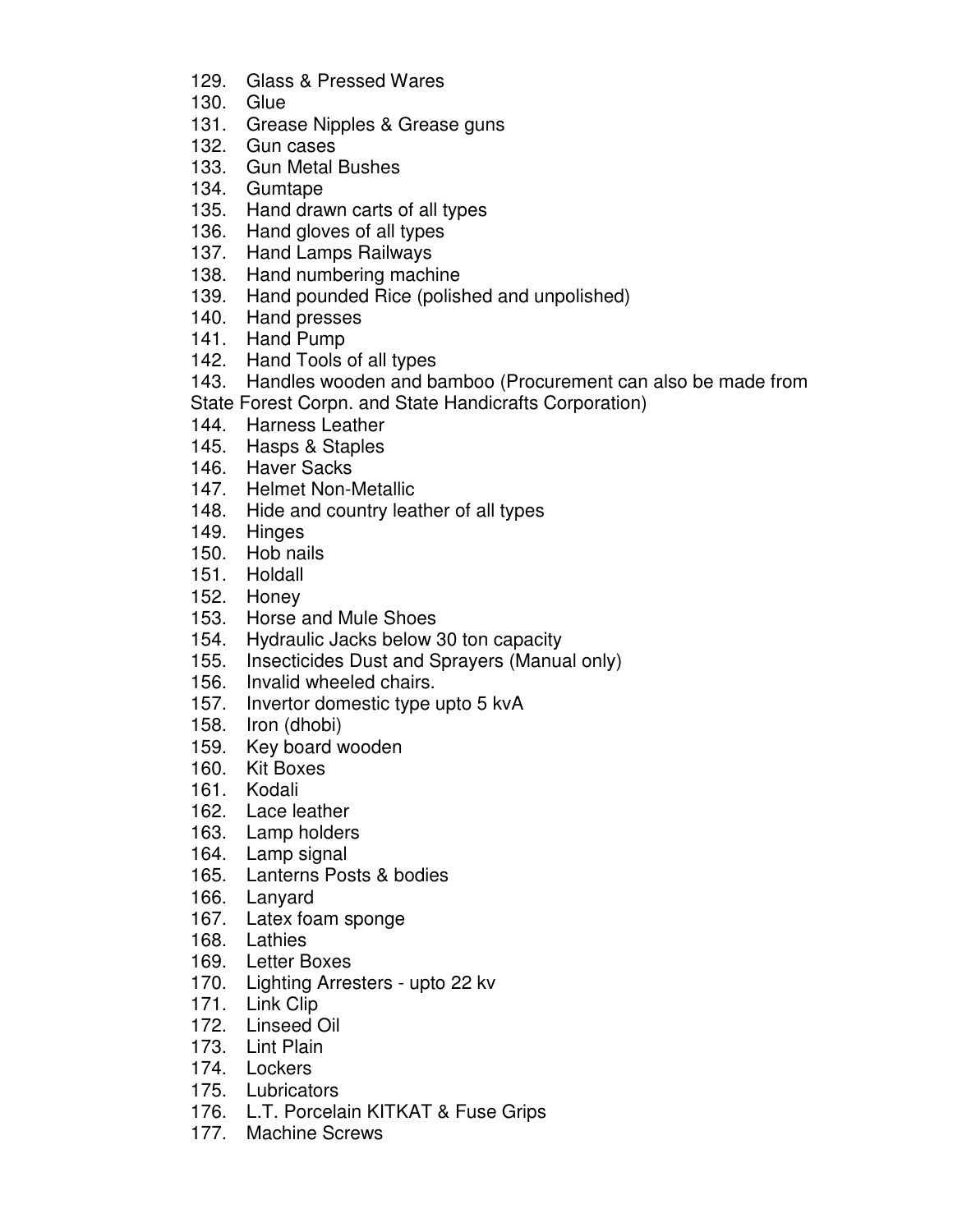- 178. Magnesium Sulphate
- 179. Mallet Wooden
- 180. Manhole covers
- 181. Measuring Tapes and Sticks
- 182. Metal clad switches (upto 30 Amps)
- 183. Metal Polish
- 184. Metallic containers and drums other than N.E.C. (Not elsewhere classified)
- 185. Metric weights
- 186. Microscope for normal medical use
- 187. Miniature bulbs (for torches only)
- 188. M.S. Tie Bars
- 189. Nail Cutters
- 190. Naphthalene Balls
- 191. Newar
- 192. Nickel Sulphate
- 193. Nylon Stocking
- 194. Nylon Tapes and Laces
- 195. Oil Bound Distemper
- 196. Oil Stoves (Wick stoves only)
- 197. Pad locks of all types
- 198. Paint remover
- 199. Palma Rosa Oil
- 200. Palmgur
- 201. Pans Lavatory Flush
- 202. Paper conversion products, paper bags, envelops, Ice-cream cup,
- paper cup and saucers & paper Plates
- 203. Paper Tapes (Gummed)
- 204. Pappads
- 205. Pickles & Chutney
- 206. Piles fabric
- 207. Pillows
- 208. Plaster of Paris
- 209. Plastic Blow Moulded Containers upto 20 litre excluding Poly Ethylene
- Terphthalate (PET) Containers
- 210. Plastic cane
- 211. Playing Cards
- 212. Plugs & Sockets electric upto 15 Amp
- 213. Polythene bags
- 214. Polythene Pipes
- 215. Post Picket (Wooden)
- 216. Postal Lead seals
- 217. Potassium Nitrate
- 218. Pouches
- 219. Pressure Die Casting upto 0.75 kg
- 220. Privy Pans
- 221. Pulley Wire
- 222. PVC footwears
- 223. PVC pipes upto 110 mm
- 224. PVC Insulated Aluminium Cables (upto 120 sq. mm) (ISS:694)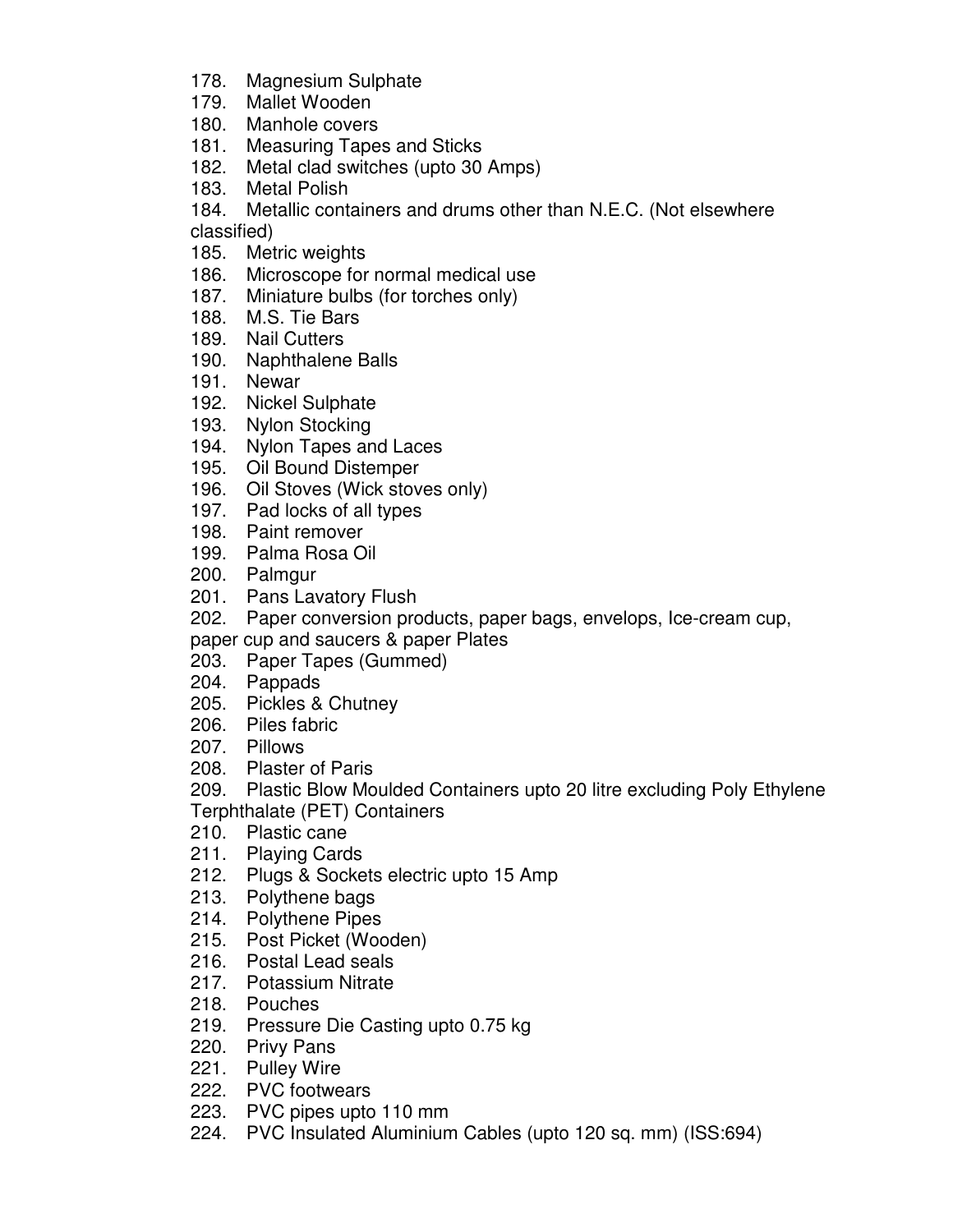- 225. Quilts, Razais
- 226. Rags
- 227. Railway Carriage light fittings
- 228. Rakes Ballast
- 229. Razors
- 230. RCC Pipes upto 1200 mm. dia
- 231. RCC Poles Prestressed
- 232. Rivets of all types
- 233. Rolling Shutters
- 234. Roof light Fittings
- 235. Rubber Balloons
- 236. Rubber Cord
- 237. Rubber Hoses (Unbranded)
- 238. Rubber Tubing (Excluding braided tubing)
- 239. Rubberised Garments Cap and Caps etc
- 240. Rust/Scale Removing composition
- 241. Safe meat & milk
- 242. Safety matches
- 243. Safety Pins (and other similar products like paper pins, staples pins etc.)
- 244. Sanitary Plumbing fittings
- 245. Sanitary Towels
- 246. Scientific Laboratory glasswares (Barring sophisticated items)
- 247. Scissors cutting (ordinary)
- 248. Screws of all types including High Tensile
- 249. Sheep skin all types
- 250. Shellac
- 251. Shoe laces
- 252. Shovels
- 253. Sign Boards painted
- 254. Silk ribbon
- 255. Silk Webbing
- 256. Skiboots & shoes
- 257. Sluice Valves
- 258. Snapfastner (Excluding 4 pcs. ones)
- 259. Soap Carbolic
- 260. Soap Curd
- 261. Soap Liquid
- 262. Soap Soft
- 263. Soap washing or laundary soap
- 264. Soap Yellow
- 265. Socket/pipes
- 266. Sodium Nitrate
- 267. Sodium Silicate
- 268. Sole leather
- 269. Spectacle frames
- 270. Spiked boot
- 271. Sports shoes made out of leather (for all Sports games)
- 272. Squirrel Cage Induction Motors upto and including 100 KW440 volts 3 phase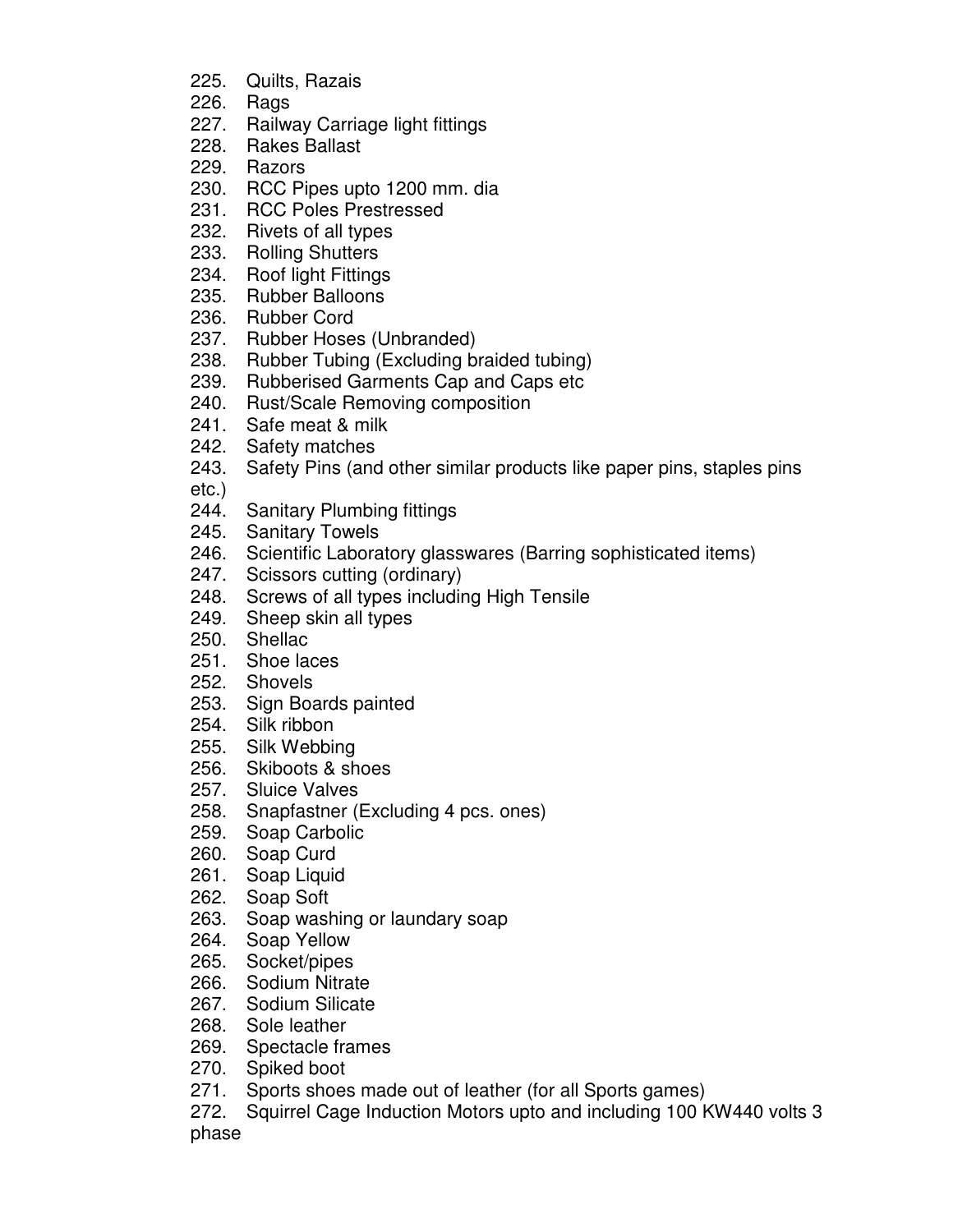- 273. Stapling machine
- 274. Steel Almirah
- 275. Steel beds stead
- 276. Steel Chair
- 277. Steel desks
- 278. Steel racks/shelf
- 279. Steel stools
- 280. Steel trunks
- 281. Steel wool
- 282. Steel & aluminium windows and ventilators
- 283. Stockinet
- 284. Stone and stone quarry rollers
- 285. Stoneware jars
- 286. Stranded Wire
- 287. Street light fittings
- 288. Student Microscope
- 289. Studs (excluding high tensile)
- 290. Surgical Gloves (Except Plastic)
- 291. Table knives (Excluding Cutlery)
- 292. Tack Metallic
- 293. Taps
- 294. Tarpaulins
- 295. Teak fabricated round blocks
- 296. Tent Poles
- 297. Tentage Civil/Military & Salitah Jute for Tentage
- 298. Textiles manufacturers other than N.E.C. (not elsewhere classified)
- 299. Tiles
- 300. Tin Boxes for postage stamp
- 301. Tin can unprinted upto 4 gallons capacity (other than can O.T.S.)
- 302. Tin Mess
- 303. Tip Boots
- 304. Toggle Switches
- 305. Toilet Rolls
- 306. Transformer type welding sets conforming to IS:1291/75 (upto 600

amps)

- 307. Transistor Radio upto 3 band
- 308. Transistorised Insulation Testers
- 309. Trays
- 310. Trays for postal use
- 311. Trolley
- 312. Trollies drinking water
- 313. Tubular Poles
- 314. Tyres & Tubes (Cycles)
- 315. Umbrellas
- 316. Utensils all types
- 317. Valves Metallic
- 318. Varnish Black Japan
- 319. Voltage Stablisers including C.V.T's
- 320. Washers all types
- 321. Water Proof Covers